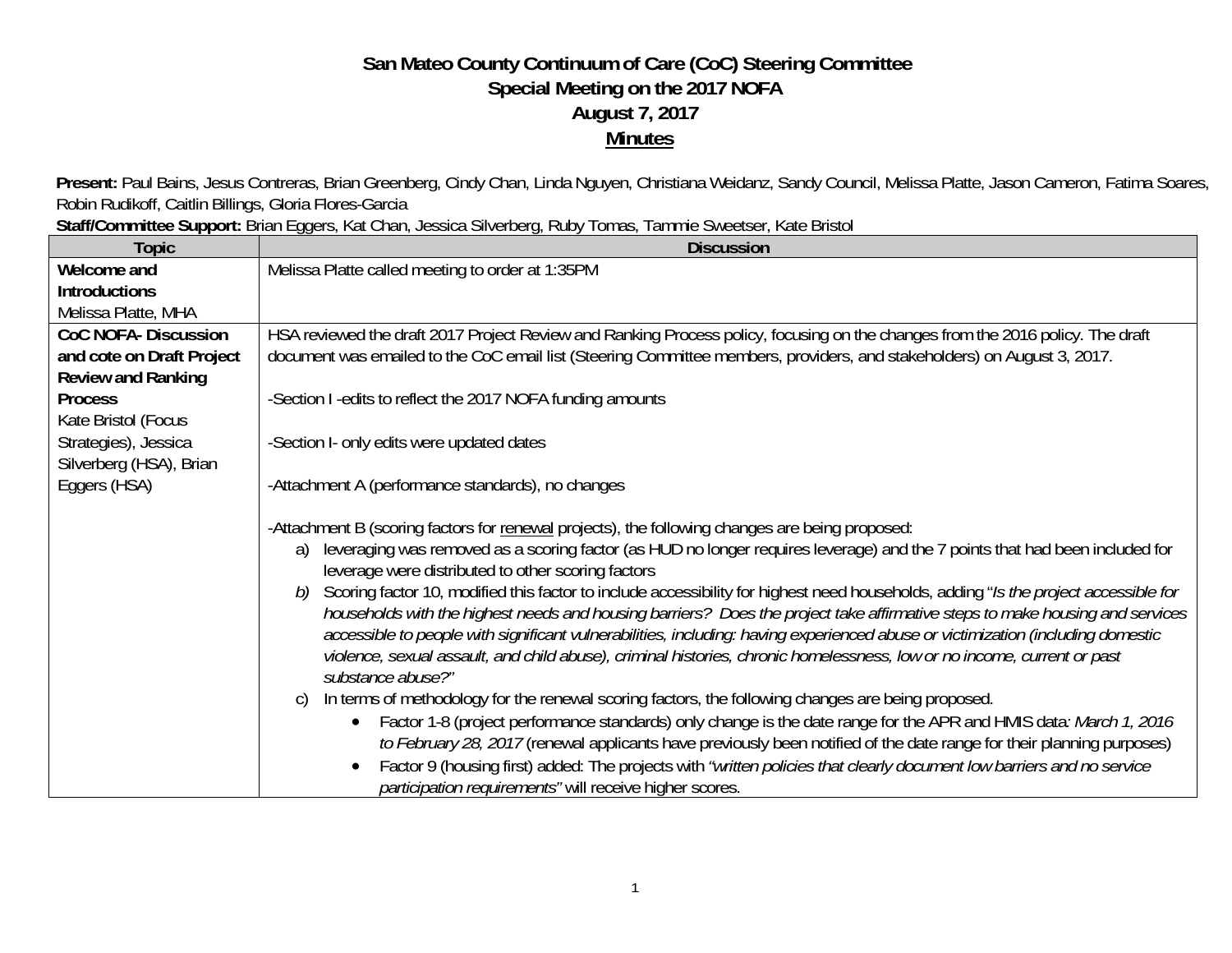| <b>Topic</b> | <b>Discussion</b>                                                                                                                                                                                                                                                                                                                                                                                                                                                                                                                                                                                                                                                                                                                                                                 |
|--------------|-----------------------------------------------------------------------------------------------------------------------------------------------------------------------------------------------------------------------------------------------------------------------------------------------------------------------------------------------------------------------------------------------------------------------------------------------------------------------------------------------------------------------------------------------------------------------------------------------------------------------------------------------------------------------------------------------------------------------------------------------------------------------------------|
|              | Factor 10 added: "Accessibility for" Highest Need Households, added that applicants will be asked in the narrative to also<br>provide information on "if/how the project takes affirmative steps to make housing and services accessible to people with<br>significant vulnerabilities."                                                                                                                                                                                                                                                                                                                                                                                                                                                                                          |
|              | Factor 12 added clarification about how cost effectiveness will be calculated                                                                                                                                                                                                                                                                                                                                                                                                                                                                                                                                                                                                                                                                                                     |
|              | Factor 13 added: "DedicatedPLUS projects will not receive points for serving chronically homeless individuals because they do<br>not only serve chronically homeless individuals". This is being recommended because HSA has evaluated whether there is a<br>need for DedicatedPLUS in our community at this time, using available data on the homeless population and the population of<br>people who are accessing PSH. Given that there are many individuals in the community who have long lengths of<br>homelessness and high needs and meet the chronic homelessness definition, HSA is recommending that DedicatedPLUS<br>projects are not prioritized at this time in order to maintain PSH capacity dedicated for chronically homeless persons.                          |
|              | Attachment C (scoring factors for applications for new projects), the following changes are being proposed:                                                                                                                                                                                                                                                                                                                                                                                                                                                                                                                                                                                                                                                                       |
|              | Rating factor #7 applicant capacity: last year was 20 points, recommending change to 10 points                                                                                                                                                                                                                                                                                                                                                                                                                                                                                                                                                                                                                                                                                    |
|              | Rating factor #9: New category "Project Type Prioritization." Points are as follows<br>TH/RRH - 0 points                                                                                                                                                                                                                                                                                                                                                                                                                                                                                                                                                                                                                                                                          |
|              | PSH/DedicatedPLUS - 3 points                                                                                                                                                                                                                                                                                                                                                                                                                                                                                                                                                                                                                                                                                                                                                      |
|              | RRH - 5 points                                                                                                                                                                                                                                                                                                                                                                                                                                                                                                                                                                                                                                                                                                                                                                    |
|              | PSH Dedicated to Chronically Homeless People - 10 points<br>These point allocations are being recommended because HSA has evaluated whether there is a need for TH/RRH<br>$\circ$<br>and/or DedicatedPLUS in our community at this time, using available data on the homeless population, the population<br>of people who are accessing the existing programs, and existing shelter/interim housing capacity. HSA is<br>recommending that DedicatedPLUS projects are not prioritized at this time in order to maintain PSH capacity dedicated<br>for chronically homeless persons and is recommending that TH/RRH projects are not prioritized at this time as new<br>RRH and/or new PSH are prioritized as the most significant needs in our system to have the greatest impact. |
|              | There were no questions regarding the Project Review and Ranking Process.                                                                                                                                                                                                                                                                                                                                                                                                                                                                                                                                                                                                                                                                                                         |
|              | A motion to approve the 2017 Project Review and Ranking Process was made by Linda Nguyen and seconded by Fatima Soares. All<br>non-conflicted members present voted to approve the motion; there were no votes against the motion. (Members whose agencies<br>receive or are applying for CoC funds did not participate in the vote due to potential conflicts of interest.) A discussion was held about<br>extending the voting by asking members not present to vote by email, since some members could not attend this meeting in person due<br>to schedule conflicts. However, another non-conflicted committee member arrived and voted for the motion, which met the threshold for<br>number of non-conflicted members in attendance to vote, so motion was passed.         |
|              | Handout: Draft 2017 Project Review and Ranking Process                                                                                                                                                                                                                                                                                                                                                                                                                                                                                                                                                                                                                                                                                                                            |